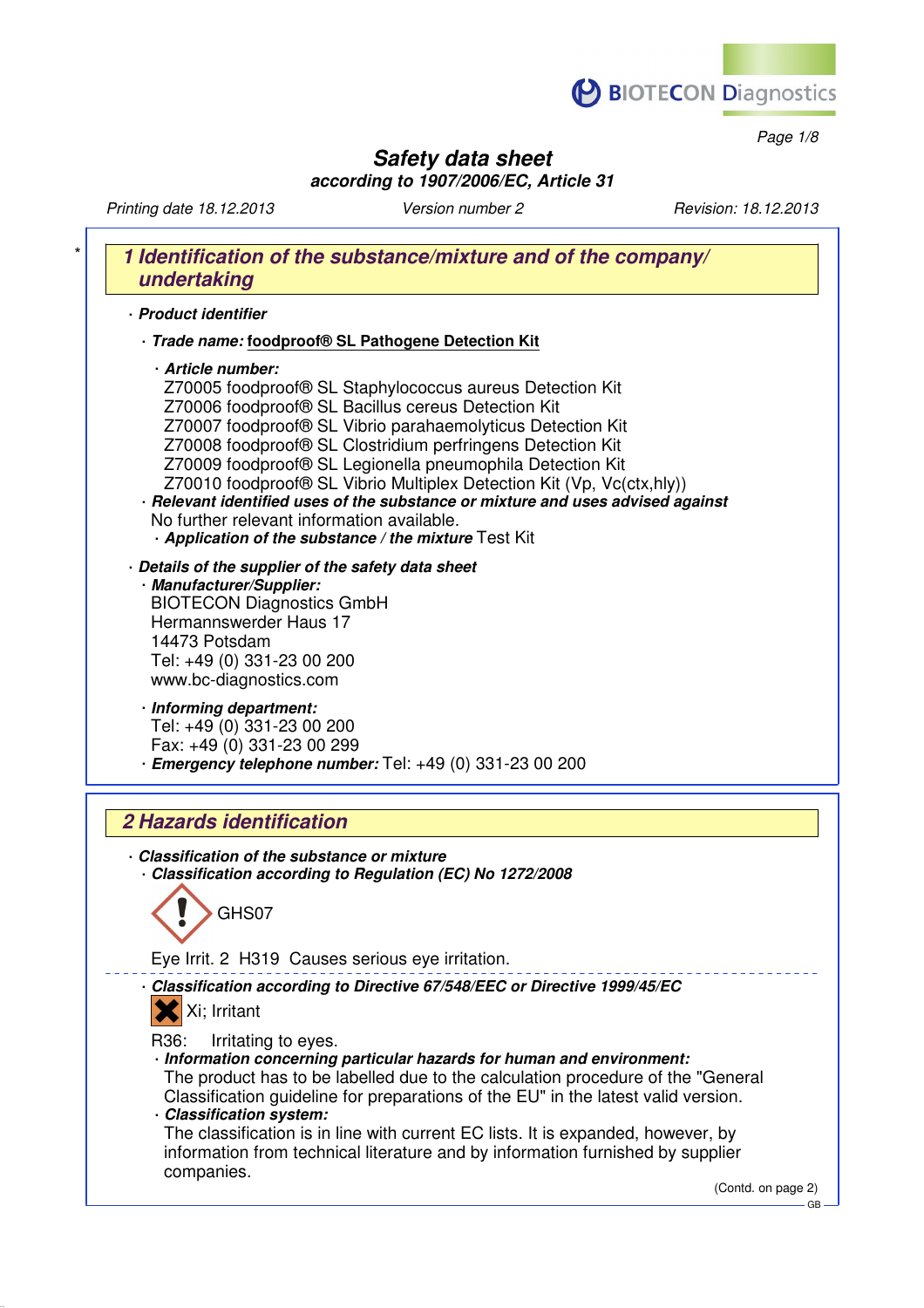*Printing date 18.12.2013 Version number 2 Revision: 18.12.2013*



## *3 Composition/information on ingredients*

- · *Chemical characterization: Mixtures*
	- · *Description:*

PCR kit for the detection of specific organisms.

Target organisms as specified on separate enclosure.

## · *Dangerous components:*

| CAS: 60-00-4                                                                             | edetic acid                                   | < 10%  |
|------------------------------------------------------------------------------------------|-----------------------------------------------|--------|
| EINECS: 200-449-4                                                                        | $\overline{\mathbf{x}}$ Xi R36                |        |
|                                                                                          | $\diamondsuit$ Eye Irrit. 2, H319             |        |
| CAS: 56-81-5                                                                             | glycerol                                      | < 10%  |
| EINECS: 200-289-5                                                                        | substance with a Community workplace exposure |        |
|                                                                                          | limit                                         |        |
| CAS: 77-86-1                                                                             | 1,3-Propanediol, 2-amino-2-(hydroxymethyl)-   | $≤10%$ |
| EINECS: 201-064-4                                                                        |                                               |        |
| Reg.nr.: 01-2119957659-16-X                                                              |                                               |        |
| . Additional information For the wording of the listed risk phrases refer to section 16. |                                               |        |

## *4 First aid measures*

· *Description of first aid measures*

- · *General information* Remove contaminated clothing.
- · *After inhalation* Supply fresh air; consult doctor in case of symptoms.
- · *After skin contact* If skin irritation continues, consult a doctor.

(Contd. on page 3)

GB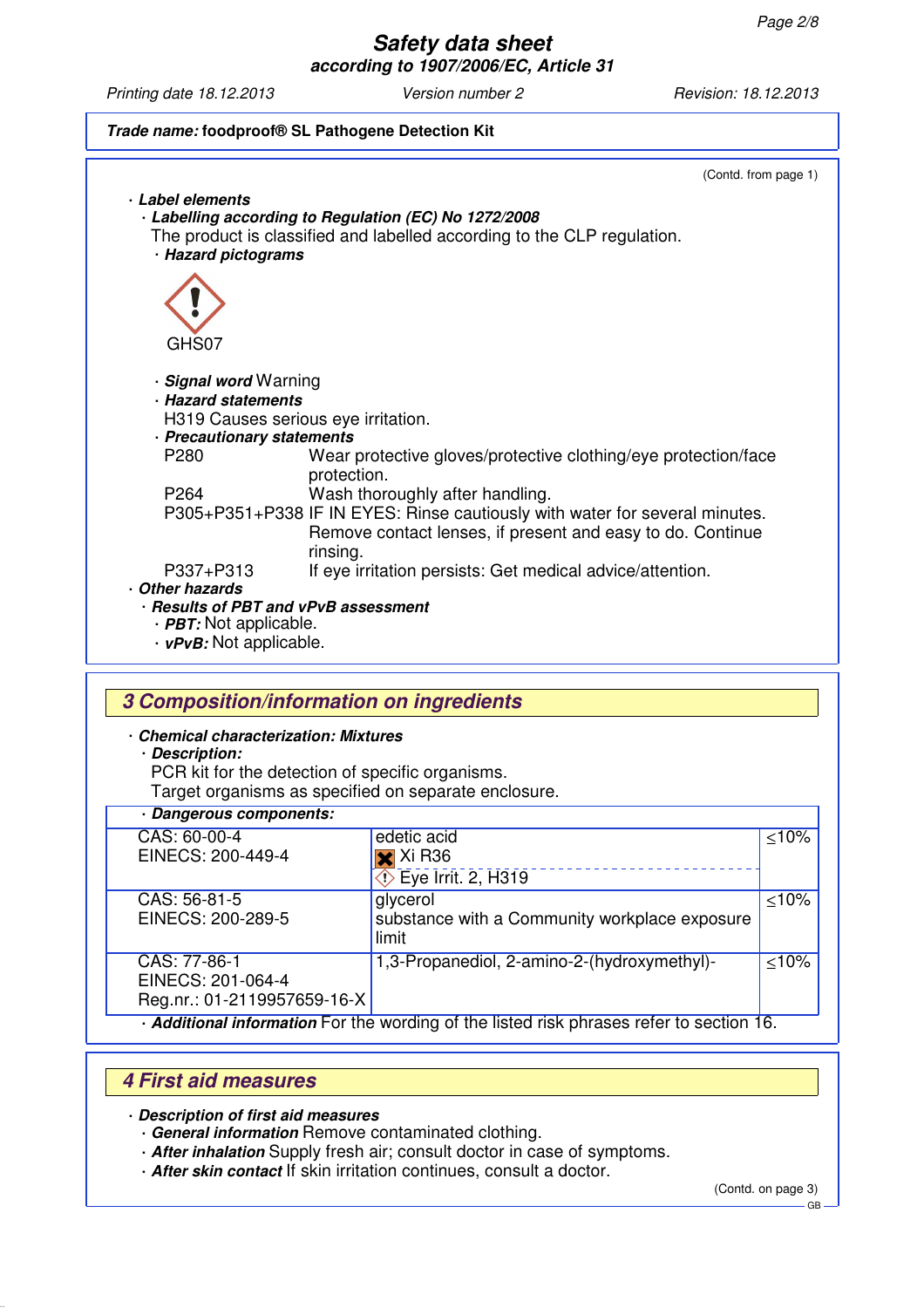*Printing date 18.12.2013 Version number 2 Revision: 18.12.2013*

(Contd. from page 2)

### *Trade name:* **foodproof® SL Pathogene Detection Kit**

· *After eye contact*

Keep eye lids open and rinse them amply with clean running water for at least 15 minutes.

Call a doctor immediately.

- · *After swallowing* In case of persistent symptoms consult doctor.
- · *Information for doctor*
	- · *Most important symptoms and effects, both acute and delayed* No further relevant information available.
	- · *Indication of any immediate medical attention and special treatment needed* No further relevant information available.

## *5 Firefighting measures*

· *Extinguishing media*

- · *Suitable extinguishing agents* Extinguishing powder, foam or water jet. Fight larger fires with water jet or alcoholresistant foam.
- · *Special hazards arising from the substance or mixture*
- Formation of toxic gases is possible during heating or in case of fire.
- · *Advice for firefighters*
	- · *Protective equipment:* Wear self-contained breathing apparatus.

## *6 Accidental release measures*

- · *Personal precautions, protective equipment and emergency procedures* Not required.
- · *Environmental precautions:* Do not allow to enter drainage system, surface or ground water. · *Methods and material for containment and cleaning up:*
- Send for recovery or disposal in suitable containers.
- · *Reference to other sections* See Section 7 for information on safe handling See Section 8 for information on personal protection equipment. See Section 13 for information on disposal.

# *7 Handling and storage*

### · *Handling*

- · *Precautions for safe handling* Store in cool, dry place in tightly closed containers. Keep away from heat and direct sunlight. Avoid contact with eyes and skin.
- · *Information about protection against explosions and fires:* No special measures required.
- · *Conditions for safe storage, including any incompatibilities*
- · *Storage*
	- · *Requirements to be met by storerooms and containers:* Store only in the original container. Prevent any penetration into the ground.
	- · *Information about storage in one common storage facility:* Keep away from strong oxidizing, alkalis and acidic materials.
	- · *Further information about storage conditions:*
	- Store in the dark.

(Contd. on page 4)

**GB**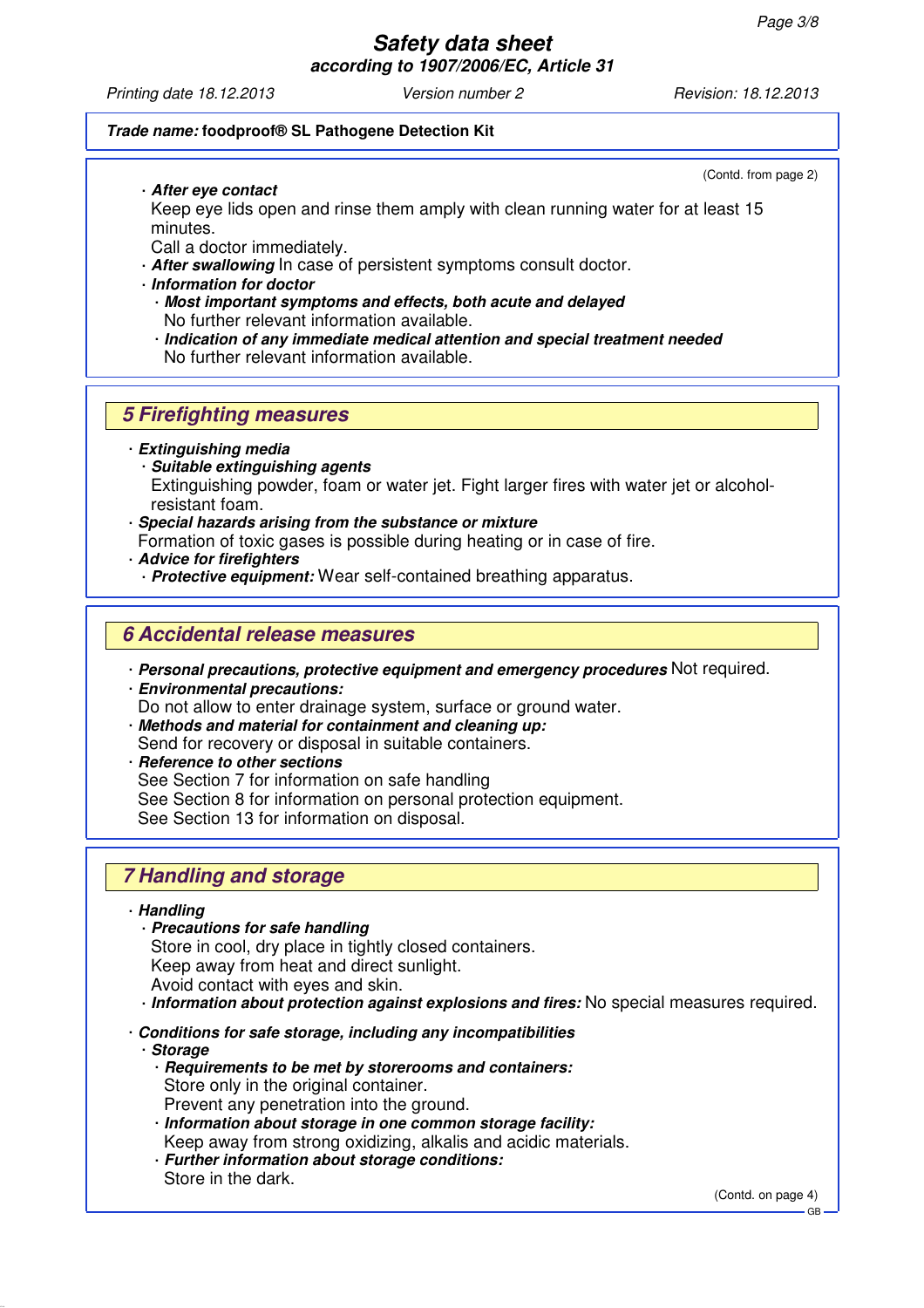*Printing date 18.12.2013 Version number 2 Revision: 18.12.2013*

### *Trade name:* **foodproof® SL Pathogene Detection Kit**

(Contd. from page 3)

Protect from the effects of light.

· *Recommended storage temperature:* approx. 2 °C to 8 °C

· *Storage class* 12 Non flammable liquids according to TRGS 510

· *Specific end use(s)* No further relevant information available.

## *8 Exposure controls/personal protection*

#### · *Control parameters*

- · *Components with limit values that require monitoring at the workplace:* OEL: occupational exposure limit
- WEL: workplace exposure limit
- 

## **56-81-5 glycerol**

WEL (Great Britain) Long-term value: 10 mg/m<sup>3</sup>

· *Additional information:*

The lists that were valid during the compilation were used as basis.

### · *Exposure controls*

· *Personal protective equipment*

- · *General protective and hygienic measures*
- Wash hands during breaks and at the end of the work.
- · *Breathing equipment:* Not required.
- · *Protection of hands:*

Use gloves of stable material *(i.e. nitril rubber)*.

The glove material has to be impermeable and resistant to the product/ the substance/ the preparation.

Due to missing tests no recommendation to the glove material can be given for the product/ the preparation/ the chemical mixture.

Selection of the glove material on consideration of the penetration times, rates of diffusion and the degradation

### · *Material of gloves*

The selection of the suitable gloves does not only depend on the material, but also on further marks of quality and varies from manufacturer to manufacturer. As the product is a preparation of several substances, the resistance of the glove material can not be calculated in advance and has therefore to be checked prior to the application.

#### · *Penetration time of glove material*

The exact break through time has to be found out by the manufacturer of the protective gloves and has to be observed.

· *For the permanent contact in work areas without heightened risk of injury (e.g. Laboratory) gloves made of the following material are suitable:* Nitrile rubber, NBR

· *Eye protection:* Safety glasses

· *Body protection:* Wear suitable protective clothing.

# *9 Physical and chemical properties*

· *Information on basic physical and chemical properties*

· *General Information* · *Appearance:*

· *Form:* Fluid

(Contd. on page 5)

GB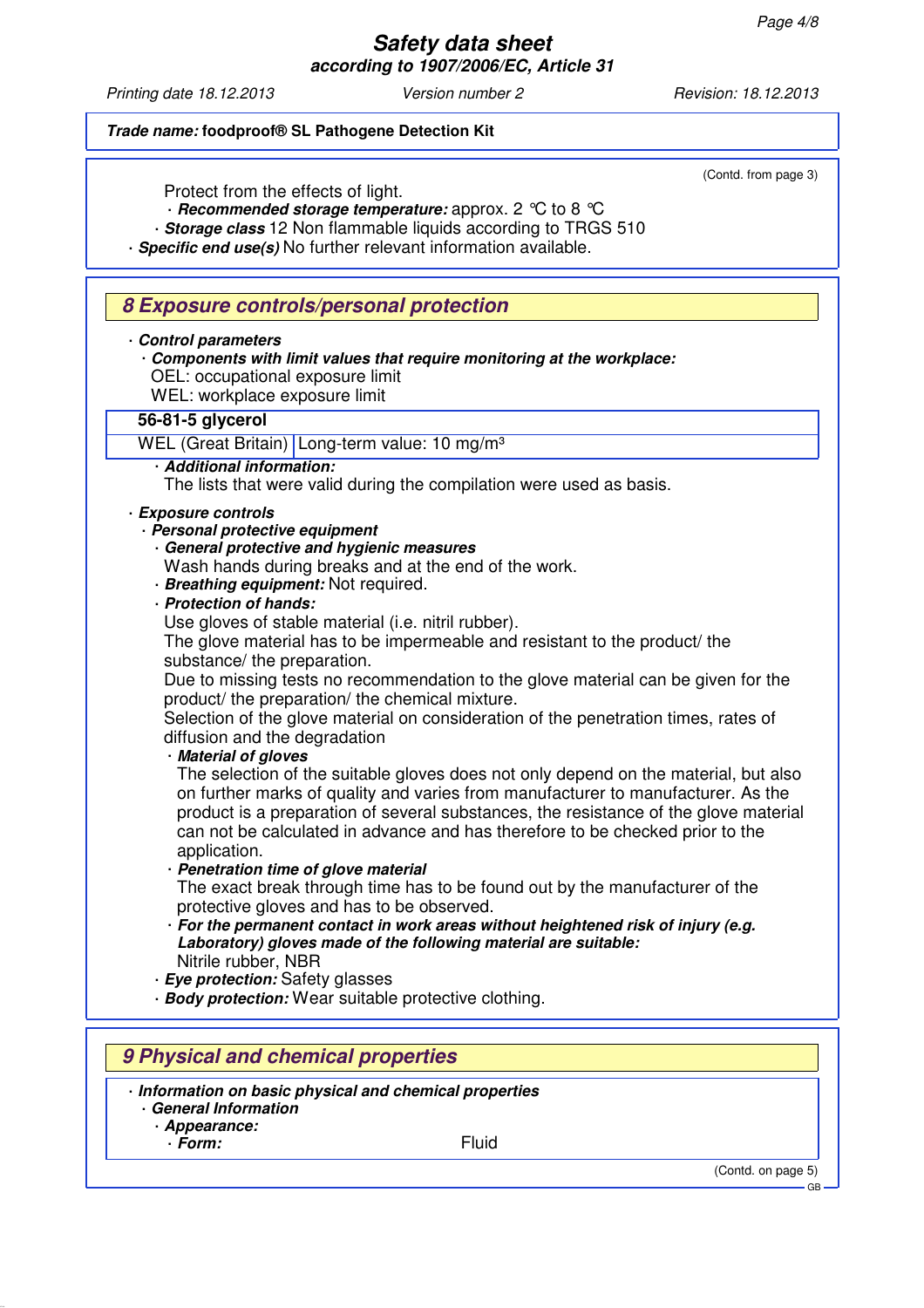*Printing date 18.12.2013 Version number 2 Revision: 18.12.2013*

### *Trade name:* **foodproof® SL Pathogene Detection Kit**

|                                                            |                                            | (Contd. from page 4) |
|------------------------------------------------------------|--------------------------------------------|----------------------|
| · Colour:                                                  | Different according to colour              |                      |
| · Odour:                                                   | odourless                                  |                      |
| · Odour threshold:                                         | Not determined.                            |                      |
| · pH-value:                                                | Not determined                             |                      |
| · Change in condition                                      |                                            |                      |
| · Melting point/Melting range:                             | Not determined                             |                      |
| · Boiling point/Boiling range:                             | Not determined                             |                      |
| · Flash point:                                             | Not applicable                             |                      |
| · Inflammability (solid, gaseous)                          | Not determined.                            |                      |
| · Ignition temperature:                                    |                                            |                      |
| · Decomposition temperature:                               | Not determined.                            |                      |
| · Self-inflammability:                                     | Product is not selfigniting.               |                      |
| · Danger of explosion:                                     | Product is not explosive.                  |                      |
| Critical values for explosion:                             |                                            |                      |
| · Lower:                                                   | Not determined.                            |                      |
| · Upper:                                                   | Not determined.                            |                      |
| · Vapour pressure:                                         | Not applicable.                            |                      |
| · Density                                                  | Not determined                             |                      |
| · Vapour density                                           | Not applicable.                            |                      |
| · Evaporation rate                                         | Not applicable.                            |                      |
| · Solubility in / Miscibility with                         |                                            |                      |
| · Water:                                                   | Insoluble                                  |                      |
| · Partition coefficient (n-octanol/water): Not determined. |                                            |                      |
| · Viscosity:                                               |                                            |                      |
| · dynamic:                                                 | Not applicable.                            |                      |
| · kinematic:                                               | Not applicable.                            |                      |
| · Solvent content:                                         |                                            |                      |
| Organic solvents:                                          | $0.0 \%$                                   |                      |
| · Other information                                        | No further relevant information available. |                      |

# *10 Stability and reactivity*

### · *Reactivity*

- · *Chemical stability*
	- · *Thermal decomposition / conditions to be avoided:*
- No decomposition if used according to specifications.
- · *Possibility of hazardous reactions* No dangerous reactions known
- · *Conditions to avoid* No further relevant information available.
- · *Incompatible materials:* No further relevant information available.
- · *Hazardous decomposition products:*

None in case of intended use and storage in compliance with instructions.

(Contd. on page 6)

GB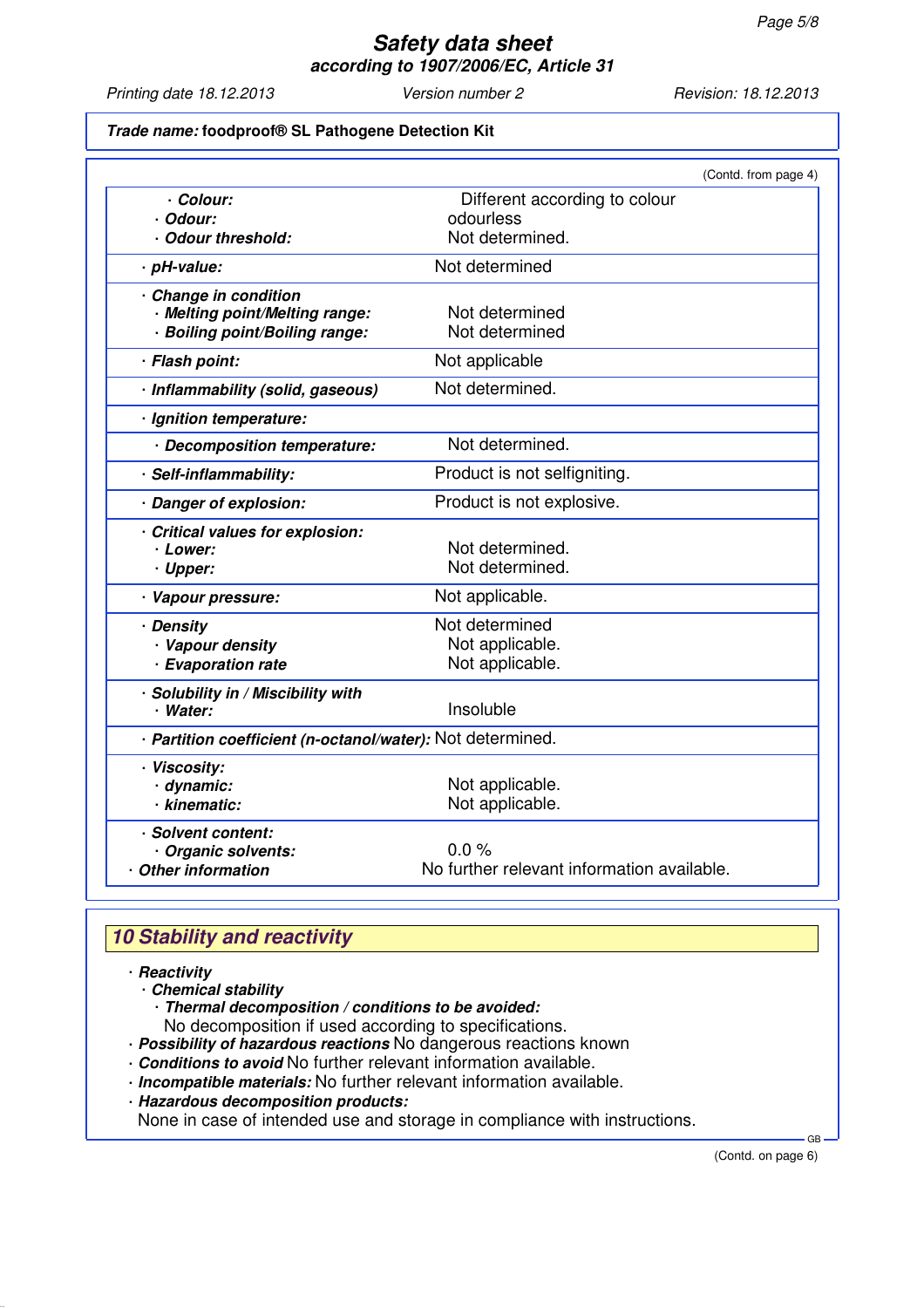*Printing date 18.12.2013 Version number 2 Revision: 18.12.2013*

#### *Trade name:* **foodproof® SL Pathogene Detection Kit**

(Contd. from page 5)

## *11 Toxicological information*

- · *Information on toxicological effects*
	- · *Acute toxicity:* · *Primary irritant effect:*
		- · *on the skin:* No irritant effect.
		- · *on the eye:* Irritant effect.
		- · *Sensitization:* No sensitizing effect known.

## *12 Ecological information*

- · *Toxicity*
	- · *Aquatic toxicity:* No further relevant information available.
- · *Persistence and degradability* No further relevant information available. · *Other information:* There are no data available about the preparation.
- · *Behaviour in environmental systems:*
	- · *Bioaccumulative potential* No further relevant information available.
- · *Mobility in soil* No further relevant information available.
- · *Additional ecological information:*

### · *General notes:*

Water hazard class 2 (German Regulation) (Self-assessment): hazardous for water. Do not allow product to reach ground water, water bodies or sewage system. Danger to drinking water if even small quantities leak into soil.

- · *Results of PBT and vPvB assessment*
	- · *PBT:* Not applicable.
	- · *vPvB:* Not applicable.
- · *Other adverse effects* No further relevant information available.

# *13 Disposal considerations*

- · *Waste treatment methods*
	- · *Recommendation*
		- Must not be disposed of together with household garbage. Do not allow product to reach sewage system.

The waste code numbers mentioned are recommendations based on the probable use of the product.

### · *European waste catalogue*

|                         | 07 00 00 WASTES FROM ORGANIC CHEMICAL PROCESSES                                                        |  |
|-------------------------|--------------------------------------------------------------------------------------------------------|--|
|                         | 07 01 00 wastes from the manufacture, formulation, supply and use (MFSU) of basic<br>organic chemicals |  |
|                         | 07 01 99 wastes not otherwise specified                                                                |  |
| · Uncleaned packagings: |                                                                                                        |  |

## · *Recommendation:*

Dispose of packaging according to regulations on the disposal of packagings.

(Contd. on page 7)

GB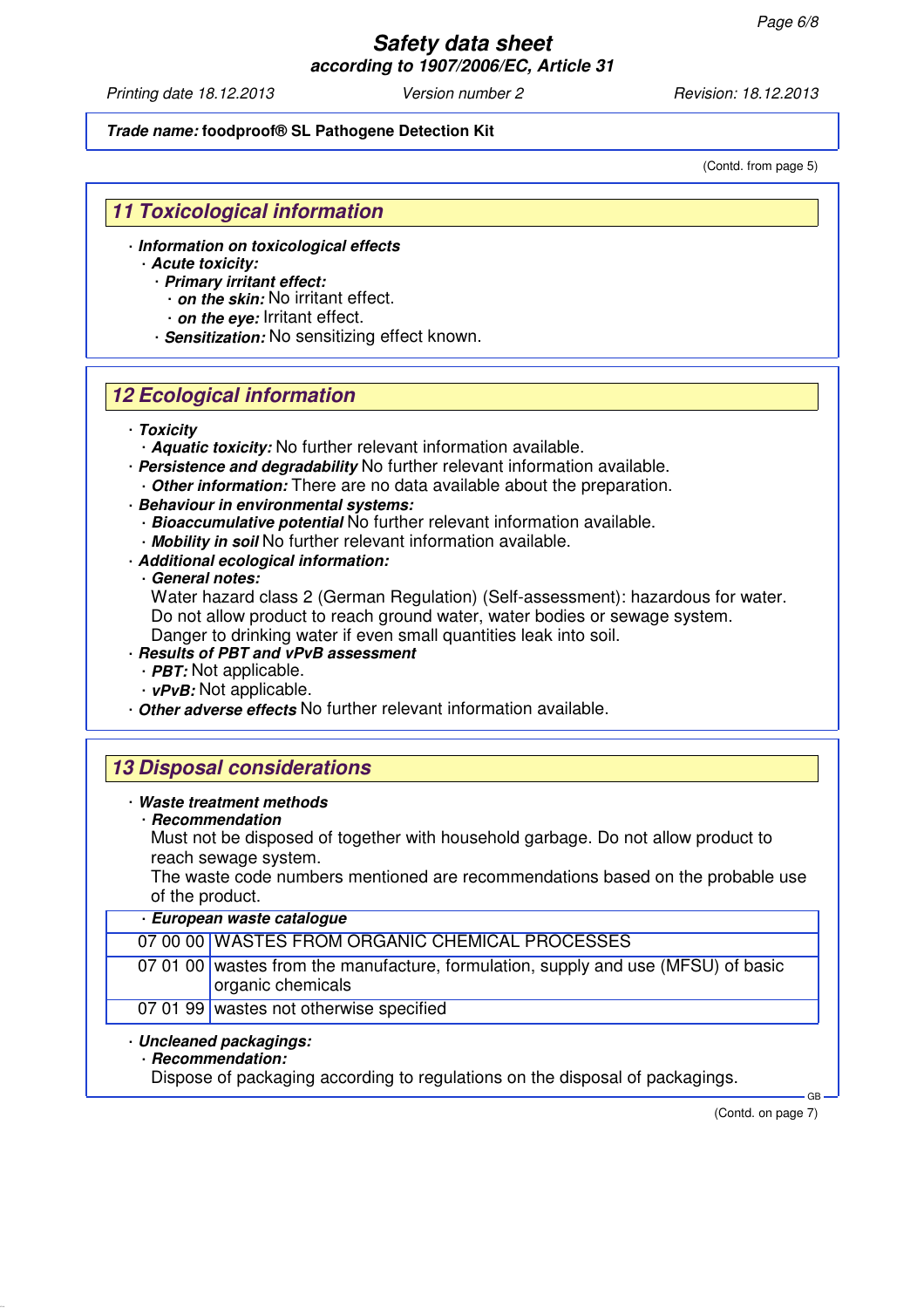*Printing date 18.12.2013 Version number 2 Revision: 18.12.2013*

### *Trade name:* **foodproof® SL Pathogene Detection Kit**

(Contd. from page 6)

| <b>· UN-Number</b><br>· ADR, ADN, IMDG, IATA                                        | Void                                                    |
|-------------------------------------------------------------------------------------|---------------------------------------------------------|
| · UN proper shipping name<br>· ADR, ADN, IMDG, IATA                                 | Void                                                    |
| · Transport hazard class(es)                                                        |                                                         |
| · ADR, ADN, IMDG<br>· Class                                                         | Void                                                    |
| . IATA<br>· Class                                                                   | Void<br>Not Restricted.                                 |
| · Packing group<br>· ADR, IMDG, IATA                                                | Void                                                    |
| · Environmental hazards:<br>· Marine pollutant:                                     | No                                                      |
| · Special precautions for user                                                      | Not applicable.                                         |
| · Transport in bulk according to Annex II of<br><b>MARPOL73/78 and the IBC Code</b> | Not applicable.                                         |
| · Transport/Additional information:                                                 | Not dangerous according to the above<br>specifications. |
| · UN "Model Regulation":                                                            |                                                         |

# *15 Regulatory information*

- · *Safety, health and environmental regulations/legislation specific for the substance or mixture*
	- · *Labelling according to Regulation (EC) No 1272/2008*
	- The product is classified and labelled according to the CLP regulation. · *Hazard pictograms*



- · *Signal word* Warning
- · *Hazard statements*
- H319 Causes serious eye irritation.
- · *Precautionary statements*

| P280             | Wear protective gloves/protective clothing/eye protection/face              |
|------------------|-----------------------------------------------------------------------------|
|                  | protection.                                                                 |
| P <sub>264</sub> | Wash thoroughly after handling.                                             |
|                  | P305+P351+P338 IF IN EYES: Rinse cautiously with water for several minutes. |
|                  | Remove contact lenses, if present and easy to do. Continue                  |
|                  | rinsing.                                                                    |
| P337+P313        | If eye irritation persists: Get medical advice/attention.                   |

GB